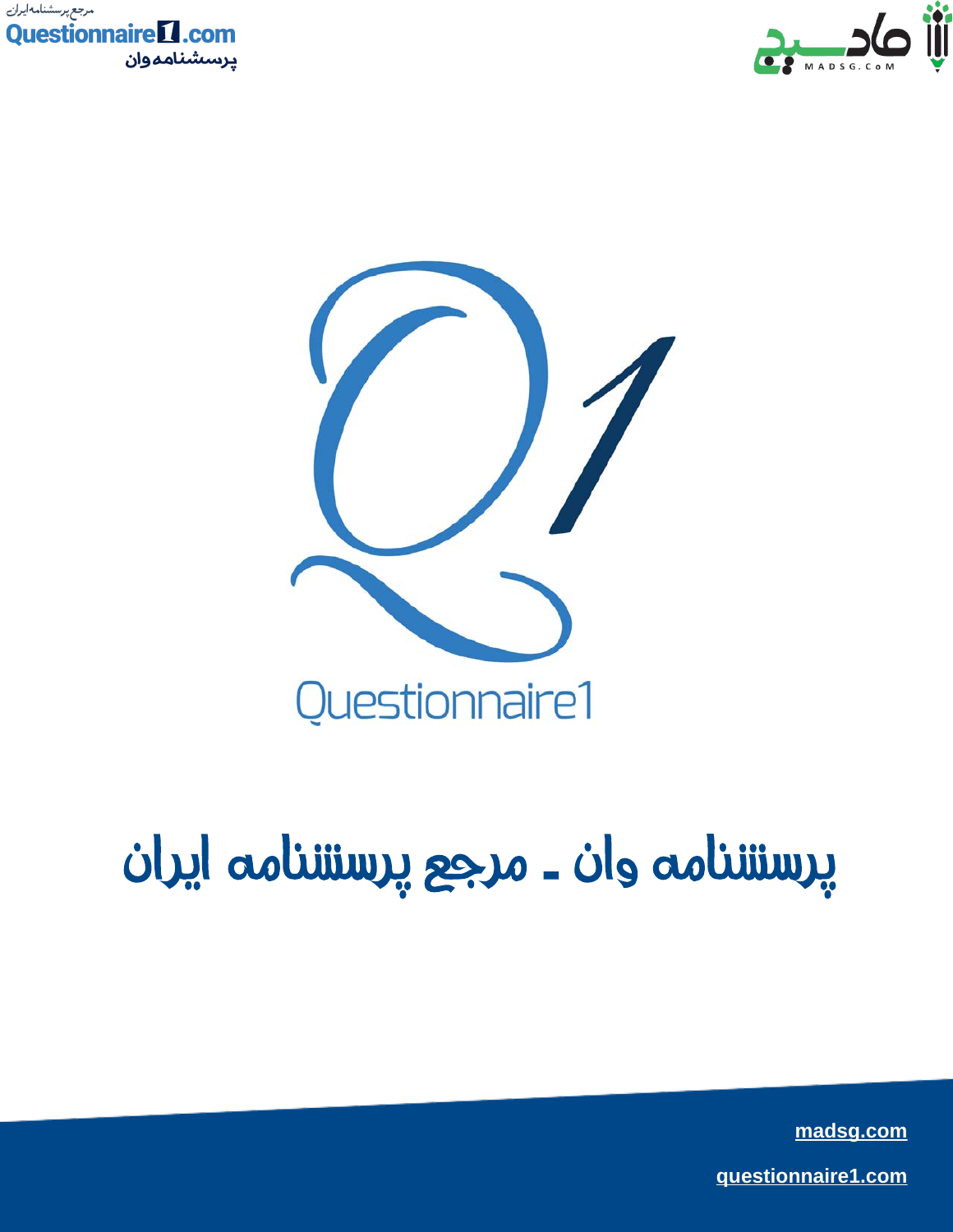



## پيوست ها

## الف) مقیاس نارسایی در کنش وری اجرای (BDEFS-LF)

در زیر فهرستی از عبارات آمده که رفتار شما را توصیف میکند .هر عبارت را به دقت مطالعه نموده و مشخص کنید هر چند وقت یکبار هر کدام از این مشکلات را تجربه کردهاید .دور عددی که رفتار شما را در <mark>طول شش </mark> <mark>ماه گذشته</mark> بهتر توصیف میکند، دایره بکشید.

| هميشه | اغلب | بعضى                | هرگز يا<br>به                                                           | گويه ها                                                                                          |                                                                             |  |  |   |            |
|-------|------|---------------------|-------------------------------------------------------------------------|--------------------------------------------------------------------------------------------------|-----------------------------------------------------------------------------|--|--|---|------------|
|       |      | اوقات               | ندرت                                                                    |                                                                                                  |                                                                             |  |  |   |            |
| 4     | 3    | 2                   | 1                                                                       | برای انجام کارها امروز و فردا میکنم و آنها را تا لحظه آخر به تعویق<br>$\overline{\phantom{a}}$ . |                                                                             |  |  |   |            |
|       |      |                     |                                                                         | مياندازم.                                                                                        |                                                                             |  |  |   |            |
| 4     | 3    | $\mathbf{2}$        | 1                                                                       | ٢. درک ضعیفی از زمان دارم.                                                                       |                                                                             |  |  |   |            |
| 4     | 3    | $\overline{2}$      | 1                                                                       | وقتم را تلف میکنم یا نمیتوانم درست آن را مدیریت نمایم.<br>$\mathcal{N}$                          |                                                                             |  |  |   |            |
| 4     | 3    | $\overline{2}$      | 1                                                                       | نمی توانم کارها و وظایف محوله ام را به موقع آماده کنم.<br>$\cdot$ ۴                              |                                                                             |  |  |   |            |
| 4     | 3    | $\overline{2}$      | 1                                                                       | نميتوانم تكاليفم را در موعد مقرر به اتمام برسانم.<br>۵.                                          |                                                                             |  |  |   |            |
| 4     |      | $\mathbf{2}$        |                                                                         | در برنامه ریزی برای آینده و آمادگی برای رویدادهای پیش رو با مشکل<br>ع.                           |                                                                             |  |  |   |            |
|       | 3    |                     |                                                                         |                                                                                                  |                                                                             |  |  | 1 | مواجه هستم |
| 4     | 3    | $\overline{2}$      | 1                                                                       | كارهايي را كه قرار است انجام دهم، فراموش ميكنم.<br>$\cdot$                                       |                                                                             |  |  |   |            |
| 4     | 3    | $\overline{2}$      | 1                                                                       | به نظر میرسد که نمیتوانم به اهدافی که برای خود در نظر میگیرم، برسم.<br>٨.                        |                                                                             |  |  |   |            |
| 4     | 3    | $\overline{2}$      | 1                                                                       | در کار یا قرار ملاقاتهای از پیش تعیین شده با تأخیر حاضر میشوم.<br>$\mathsf{P}.\mathsf{Q}$        |                                                                             |  |  |   |            |
| 4     | 3    | $\overline{2}$<br>1 | ۱۰. به نظر میرسد که نمیتوانم کارهایی که انجام آنها ضروری است را به خاطر |                                                                                                  |                                                                             |  |  |   |            |
|       |      |                     |                                                                         | بسيار م.                                                                                         |                                                                             |  |  |   |            |
| 4     | 3    | $\mathbf{2}$<br>1   |                                                                         |                                                                                                  | ١١. به نظر می رسد که نمی توانم کارها را به اتمام برسانم مگر اینکه ضربالاجلی |  |  |   |            |
|       |      |                     | وجود داشته باشد.                                                        |                                                                                                  |                                                                             |  |  |   |            |
| 4     | 3    | $\overline{2}$      | $\mathbf{1}$                                                            | ۱۲. در تخمین اینکه انجام یک کار یا رفتن به یک مکان خاص چه مدت زمان                               |                                                                             |  |  |   |            |
|       |      |                     |                                                                         | لازم دارد، مشکل دارم .                                                                           |                                                                             |  |  |   |            |
| 4     | 3    | $\mathbf{2}$        | 1                                                                       | ۱۳. در ایجاد انگیزه لازم) در خودم (برای شروع یک کار مشکل دارم.                                   |                                                                             |  |  |   |            |

madsg.com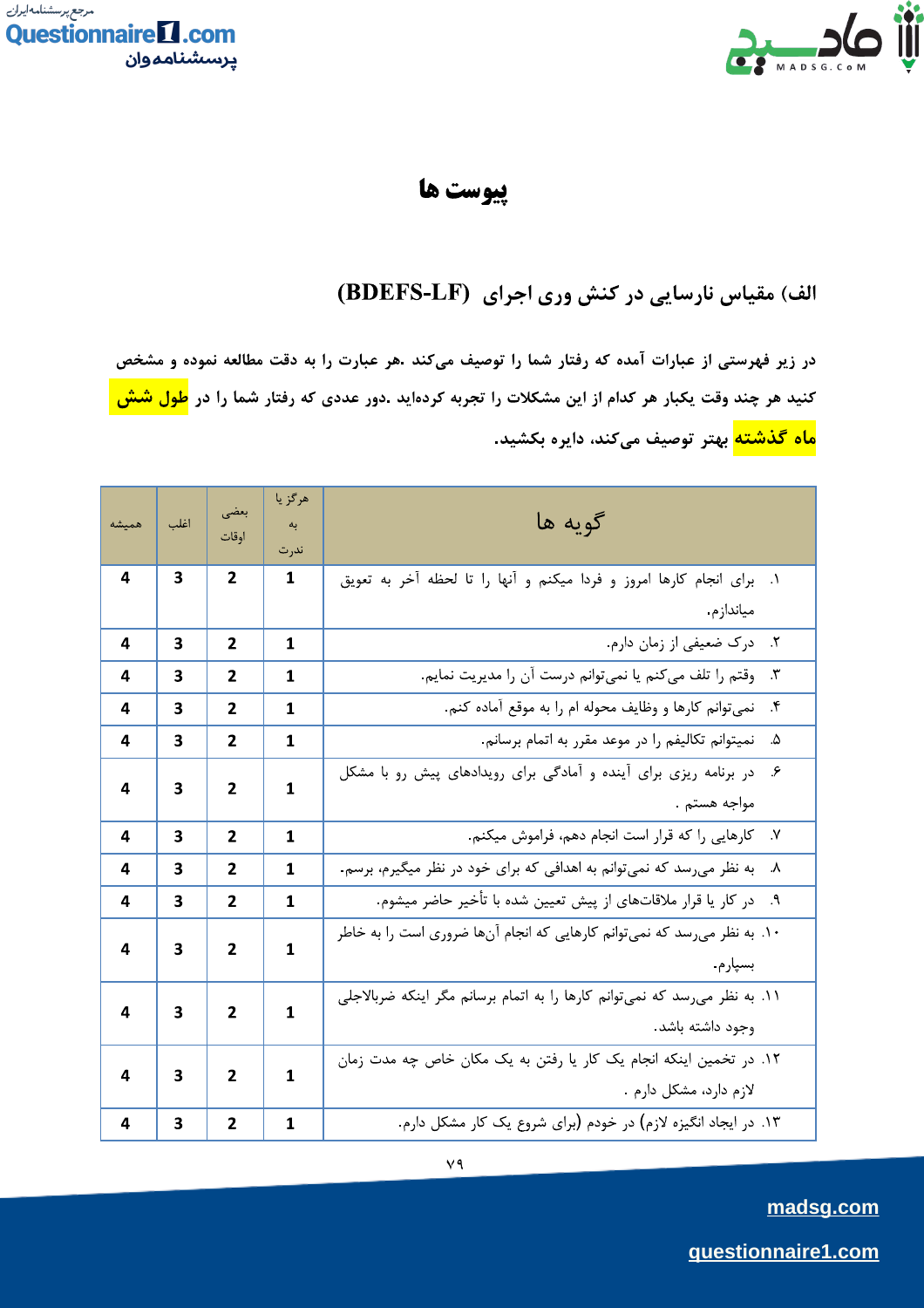



| 4<br>3 |   |                                                                                                                                                                                                                                                                                                                                                                                                                                                                                                                                                                                                                                                             | ۱۴. در ایجاد انگیزه لازم برای چسبیدن به کار و به اتمام رساندن آن مشکل |                                                                                                                                                                                                                                                                                                                                                                                                                                                                                                                                                                                                    |  |  |
|--------|---|-------------------------------------------------------------------------------------------------------------------------------------------------------------------------------------------------------------------------------------------------------------------------------------------------------------------------------------------------------------------------------------------------------------------------------------------------------------------------------------------------------------------------------------------------------------------------------------------------------------------------------------------------------------|-----------------------------------------------------------------------|----------------------------------------------------------------------------------------------------------------------------------------------------------------------------------------------------------------------------------------------------------------------------------------------------------------------------------------------------------------------------------------------------------------------------------------------------------------------------------------------------------------------------------------------------------------------------------------------------|--|--|
|        |   |                                                                                                                                                                                                                                                                                                                                                                                                                                                                                                                                                                                                                                                             |                                                                       | دارم.                                                                                                                                                                                                                                                                                                                                                                                                                                                                                                                                                                                              |  |  |
| 4      | 3 | 2                                                                                                                                                                                                                                                                                                                                                                                                                                                                                                                                                                                                                                                           | 1                                                                     | ۱۵. انگیزه لازم جهت از قبل آماده شدن برای انجام کارهای محوله را ندارم.                                                                                                                                                                                                                                                                                                                                                                                                                                                                                                                             |  |  |
| 4      | 3 | $\mathbf{2}$                                                                                                                                                                                                                                                                                                                                                                                                                                                                                                                                                                                                                                                | 1                                                                     | ۱۶. در کامل کردن یک کار قبل از شروع کاری جدید مشکل دارم.<br>۱۷. در انجام کارهایی که برای خودم تعیین میکنم، مشکل دارم.<br>۱۸. در عمل به وعدهها و تعهداتی که به دیگران میدهم، مشکل دارم.<br>١٩. برنامه شخصى منظمى ندارم.<br>توانم به خوبی اولویت بندی کنم.<br>۲۱. شروع کردن و ادامه دادن کارهایی که باید انجام دهم، برایم سخت است .<br>a. در این قسمت چیزی ننویسید<br>کنم.<br>خاطر بياورم .<br>۲۴. در سازماندهی افکارم مشکل دارم.<br>ذهنم تجسم كرده يا آن را درست انجام دهم.<br>دنبال داشته باشند را مد نظر قرار دهم.<br>۲۷. در بیان آنچه که میخواهم بگویم، مشکل دارم.<br>جدیدی ارائه کنم .<br>دارم. |  |  |
| 4      | 3 | 2                                                                                                                                                                                                                                                                                                                                                                                                                                                                                                                                                                                                                                                           | 1                                                                     |                                                                                                                                                                                                                                                                                                                                                                                                                                                                                                                                                                                                    |  |  |
| 4      | 3 | 2                                                                                                                                                                                                                                                                                                                                                                                                                                                                                                                                                                                                                                                           | 1                                                                     |                                                                                                                                                                                                                                                                                                                                                                                                                                                                                                                                                                                                    |  |  |
| 4      | 3 | 2                                                                                                                                                                                                                                                                                                                                                                                                                                                                                                                                                                                                                                                           | 1                                                                     |                                                                                                                                                                                                                                                                                                                                                                                                                                                                                                                                                                                                    |  |  |
| 4      | з |                                                                                                                                                                                                                                                                                                                                                                                                                                                                                                                                                                                                                                                             |                                                                       | ۲۰. در مرتب کردن و انجام کارها بر اساس اولویت یا اهمیت مشکل دارم :نمی                                                                                                                                                                                                                                                                                                                                                                                                                                                                                                                              |  |  |
|        |   |                                                                                                                                                                                                                                                                                                                                                                                                                                                                                                                                                                                                                                                             |                                                                       |                                                                                                                                                                                                                                                                                                                                                                                                                                                                                                                                                                                                    |  |  |
| 4      | 3 | 2                                                                                                                                                                                                                                                                                                                                                                                                                                                                                                                                                                                                                                                           | 1                                                                     |                                                                                                                                                                                                                                                                                                                                                                                                                                                                                                                                                                                                    |  |  |
|        |   |                                                                                                                                                                                                                                                                                                                                                                                                                                                                                                                                                                                                                                                             |                                                                       |                                                                                                                                                                                                                                                                                                                                                                                                                                                                                                                                                                                                    |  |  |
|        |   |                                                                                                                                                                                                                                                                                                                                                                                                                                                                                                                                                                                                                                                             |                                                                       |                                                                                                                                                                                                                                                                                                                                                                                                                                                                                                                                                                                                    |  |  |
| 4      | 3 |                                                                                                                                                                                                                                                                                                                                                                                                                                                                                                                                                                                                                                                             |                                                                       | ۲۲. به نظر میرسد به اندازه یا به خوبی دیگران نمیتوانم آینده را پیش بینی                                                                                                                                                                                                                                                                                                                                                                                                                                                                                                                            |  |  |
|        |   |                                                                                                                                                                                                                                                                                                                                                                                                                                                                                                                                                                                                                                                             |                                                                       |                                                                                                                                                                                                                                                                                                                                                                                                                                                                                                                                                                                                    |  |  |
| 4      | 3 |                                                                                                                                                                                                                                                                                                                                                                                                                                                                                                                                                                                                                                                             |                                                                       | ۲۳. به نظر میرسد که نمیتوانم آنچه قبلاً خواندهام یا در موردش شنیدهام را به                                                                                                                                                                                                                                                                                                                                                                                                                                                                                                                         |  |  |
|        |   |                                                                                                                                                                                                                                                                                                                                                                                                                                                                                                                                                                                                                                                             |                                                                       |                                                                                                                                                                                                                                                                                                                                                                                                                                                                                                                                                                                                    |  |  |
| 4      | 3 | 2                                                                                                                                                                                                                                                                                                                                                                                                                                                                                                                                                                                                                                                           | 1                                                                     |                                                                                                                                                                                                                                                                                                                                                                                                                                                                                                                                                                                                    |  |  |
| 4      | з |                                                                                                                                                                                                                                                                                                                                                                                                                                                                                                                                                                                                                                                             |                                                                       | ۲۵. زمانی که قرار است کار پیچیدهای را انجام دهم، نمیتوانم اطلاعات را در                                                                                                                                                                                                                                                                                                                                                                                                                                                                                                                            |  |  |
|        |   | 2<br>1<br>2<br>1<br>$1:$ S-TM : جمع نمره کل بخش<br>1<br>2<br>1<br>2<br>2<br>1<br>۲۶. در انجام کارها، نمیتوانم گزینه های مختلف و پیآمدهایی که ممکن است به<br>2<br>1<br>2<br>1<br>۲۸. در مواجهه با مشکلات نمیتوانم مانند دیگران مبتکر و خلاق بوده و یا راه حل<br>$\mathbf{1}$<br>2<br>۲۹. وقتی میخواهم چیزی را برای دیگران توضیح دهم، در یافتن واژگان مشکل<br>1<br>2<br>۳۰. میتوانم هنگام نوشتن به خوبی و به سرعت دیگران افکارم را بر روی کاغذ<br>$\mathbf{2}$<br>1<br>بياورم.<br>۳۱. احساس میکنم به اندازه افرادی که در سطح هوشی من هستند، خلاق و<br>2<br>1<br>مبتكر نيستم.<br>٣٢. فكر مى كنم در مسير دستيابى به اهداف يا تكاليف، به اندازه ديگران<br>2<br>1 |                                                                       |                                                                                                                                                                                                                                                                                                                                                                                                                                                                                                                                                                                                    |  |  |
| 4      | 3 |                                                                                                                                                                                                                                                                                                                                                                                                                                                                                                                                                                                                                                                             |                                                                       |                                                                                                                                                                                                                                                                                                                                                                                                                                                                                                                                                                                                    |  |  |
|        |   |                                                                                                                                                                                                                                                                                                                                                                                                                                                                                                                                                                                                                                                             |                                                                       |                                                                                                                                                                                                                                                                                                                                                                                                                                                                                                                                                                                                    |  |  |
| 4      | 3 |                                                                                                                                                                                                                                                                                                                                                                                                                                                                                                                                                                                                                                                             |                                                                       |                                                                                                                                                                                                                                                                                                                                                                                                                                                                                                                                                                                                    |  |  |
| 4      | 3 |                                                                                                                                                                                                                                                                                                                                                                                                                                                                                                                                                                                                                                                             |                                                                       |                                                                                                                                                                                                                                                                                                                                                                                                                                                                                                                                                                                                    |  |  |
|        |   |                                                                                                                                                                                                                                                                                                                                                                                                                                                                                                                                                                                                                                                             |                                                                       |                                                                                                                                                                                                                                                                                                                                                                                                                                                                                                                                                                                                    |  |  |
| 4      | 3 |                                                                                                                                                                                                                                                                                                                                                                                                                                                                                                                                                                                                                                                             |                                                                       |                                                                                                                                                                                                                                                                                                                                                                                                                                                                                                                                                                                                    |  |  |
|        |   |                                                                                                                                                                                                                                                                                                                                                                                                                                                                                                                                                                                                                                                             |                                                                       |                                                                                                                                                                                                                                                                                                                                                                                                                                                                                                                                                                                                    |  |  |
| 4      | 3 |                                                                                                                                                                                                                                                                                                                                                                                                                                                                                                                                                                                                                                                             |                                                                       |                                                                                                                                                                                                                                                                                                                                                                                                                                                                                                                                                                                                    |  |  |
|        |   |                                                                                                                                                                                                                                                                                                                                                                                                                                                                                                                                                                                                                                                             |                                                                       |                                                                                                                                                                                                                                                                                                                                                                                                                                                                                                                                                                                                    |  |  |
| 4      | 3 |                                                                                                                                                                                                                                                                                                                                                                                                                                                                                                                                                                                                                                                             |                                                                       |                                                                                                                                                                                                                                                                                                                                                                                                                                                                                                                                                                                                    |  |  |
|        |   |                                                                                                                                                                                                                                                                                                                                                                                                                                                                                                                                                                                                                                                             |                                                                       |                                                                                                                                                                                                                                                                                                                                                                                                                                                                                                                                                                                                    |  |  |
| 4      | 3 |                                                                                                                                                                                                                                                                                                                                                                                                                                                                                                                                                                                                                                                             |                                                                       |                                                                                                                                                                                                                                                                                                                                                                                                                                                                                                                                                                                                    |  |  |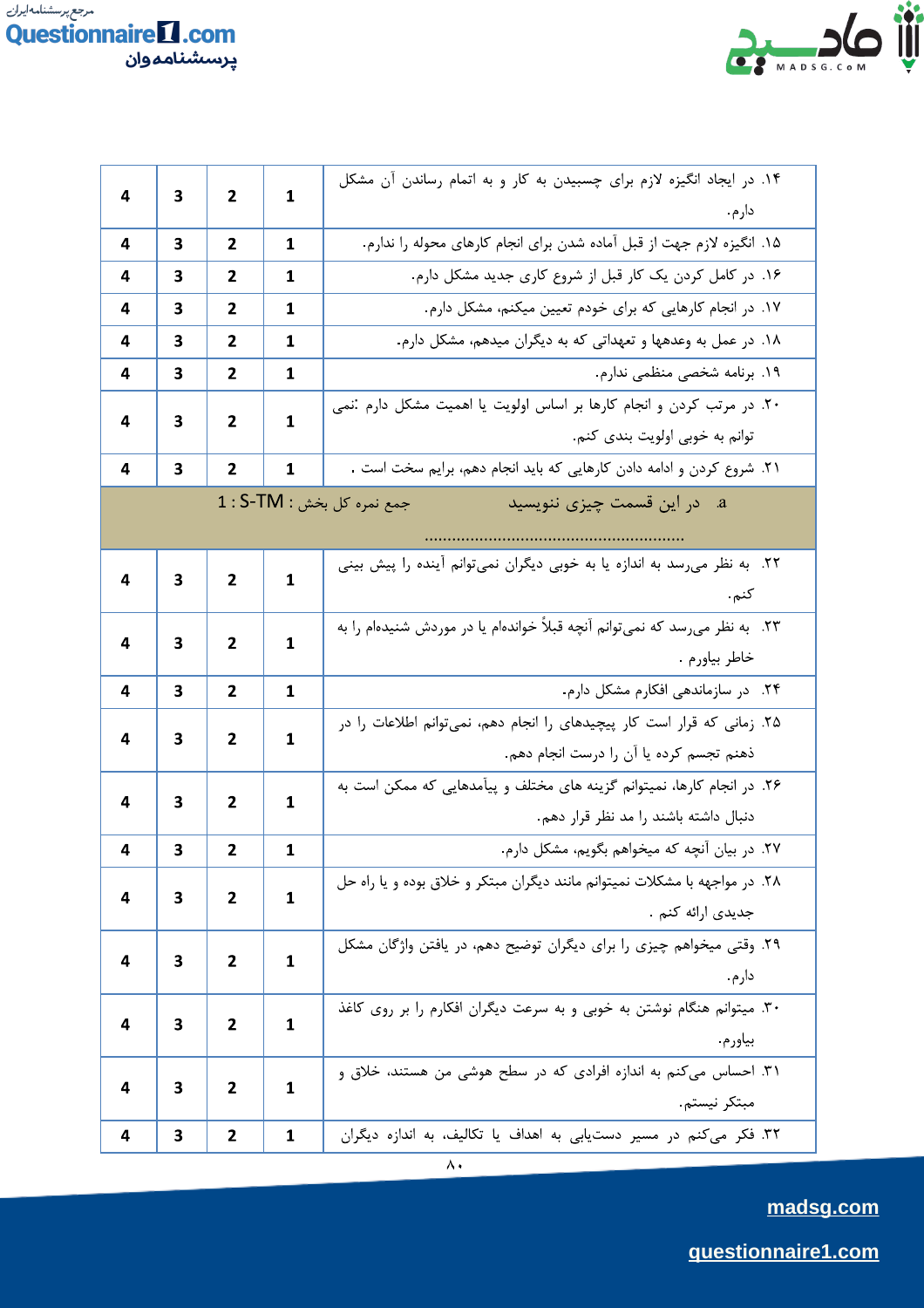



|   |   |                |                                                                                                                                                                                                                                                                                                                                                                                                                                                                                                                                                                                                                                                                                                                                                                                                                            | نمیتوانم به راههای گوناگون برای انجام کارها فکر کنم.                       |  |  |  |
|---|---|----------------|----------------------------------------------------------------------------------------------------------------------------------------------------------------------------------------------------------------------------------------------------------------------------------------------------------------------------------------------------------------------------------------------------------------------------------------------------------------------------------------------------------------------------------------------------------------------------------------------------------------------------------------------------------------------------------------------------------------------------------------------------------------------------------------------------------------------------|----------------------------------------------------------------------------|--|--|--|
| 4 | 3 | 2              | 1                                                                                                                                                                                                                                                                                                                                                                                                                                                                                                                                                                                                                                                                                                                                                                                                                          | ۳۳. در مقایسه با دیگران، در یادگیری فعالیتهای جدید یا پیچیده مشکل دارم.    |  |  |  |
| 4 | 3 | $\mathbf{2}$   | 1                                                                                                                                                                                                                                                                                                                                                                                                                                                                                                                                                                                                                                                                                                                                                                                                                          | ۳۴. هنگام توضیح مطالب، در حفظ توالی و ترتیب درست آنها مشکل دارم.           |  |  |  |
| 4 | 3 | 2              | 1                                                                                                                                                                                                                                                                                                                                                                                                                                                                                                                                                                                                                                                                                                                                                                                                                          | ۳۵. به نظر میرسد نمیتوانم به سرعت دیگران به اصل مطلب اشاره کنم.            |  |  |  |
| 4 | 3 | $\mathbf{2}$   | 1                                                                                                                                                                                                                                                                                                                                                                                                                                                                                                                                                                                                                                                                                                                                                                                                                          | ۳۶. هنگام انجام کارها، در حفظ نظم و ترتیب آنها مشکل دارم.                  |  |  |  |
| 4 | 3 | 2              |                                                                                                                                                                                                                                                                                                                                                                                                                                                                                                                                                                                                                                                                                                                                                                                                                            | ۳۷. در هنگام بروز رویدادهای غیرمنتظره، قادر نیستم به اندازه دیگران واکنش   |  |  |  |
|   |   |                |                                                                                                                                                                                                                                                                                                                                                                                                                                                                                                                                                                                                                                                                                                                                                                                                                            | مناسب و مؤثری نشان دهم.                                                    |  |  |  |
| 4 | 3 | 2              | 1                                                                                                                                                                                                                                                                                                                                                                                                                                                                                                                                                                                                                                                                                                                                                                                                                          |                                                                            |  |  |  |
|   |   |                |                                                                                                                                                                                                                                                                                                                                                                                                                                                                                                                                                                                                                                                                                                                                                                                                                            | عمل ميكنم.                                                                 |  |  |  |
| 4 | 3 | 2              | 1                                                                                                                                                                                                                                                                                                                                                                                                                                                                                                                                                                                                                                                                                                                                                                                                                          |                                                                            |  |  |  |
|   |   |                | 1<br>۳۸. در حل مسائلی که در زندگی روزمره با آن مواجه میشوم، کندتر از دیگران<br>۳۹. زمانی که باید بر روی مسئلهای تمرکز کنم، به سادگی با محرکهای بیرونی<br>يا افكار غير مرتبط حواسم پرت مىشود.<br>۴۰. وقتی مطلبی را میخوانم به اندازه کافی متوجه مفهوم آن نمیشوم؛ باید<br>1<br>دوباره أن را بخوانم تا معنياش را درك كنم.<br>۴۱. به خوبی دیگران نمیتوانم توجهم را بر روی کار یا تکالیف متمرکز کنم.<br>1<br>1<br>۴۳. به نظر میرسد نمیتوانم در هنگام خواندن، انجام کارهای دفتری، سخنرانی و<br>1<br>كار، تمركزم را حفظ كنم.<br>۴۴. در موقع انجام کارها، تمایز قائل شدن بین آنچه مهم است و آنچه مهم<br>1<br>نیست، برایم دشوار است.<br>۴۵. فکر نمیکنم بتوانم به دقت و سرعت دیگران اطلاعات را پردازش نمایم.<br>1<br>در این قسمت چیزی ننویسید<br>$\mathbf{a}$<br>۴۶. انتظار کشیدن برایم سخت است، بی طاقتم.<br>1<br>1<br>$\mathbf{1}$ |                                                                            |  |  |  |
| 4 | 3 | 2              |                                                                                                                                                                                                                                                                                                                                                                                                                                                                                                                                                                                                                                                                                                                                                                                                                            |                                                                            |  |  |  |
|   |   |                |                                                                                                                                                                                                                                                                                                                                                                                                                                                                                                                                                                                                                                                                                                                                                                                                                            |                                                                            |  |  |  |
| 4 | 3 | 2              |                                                                                                                                                                                                                                                                                                                                                                                                                                                                                                                                                                                                                                                                                                                                                                                                                            |                                                                            |  |  |  |
| 4 | 3 | 2              |                                                                                                                                                                                                                                                                                                                                                                                                                                                                                                                                                                                                                                                                                                                                                                                                                            | ۴۲. به سادگی گیج میشوم.                                                    |  |  |  |
| 4 | 3 | 2              |                                                                                                                                                                                                                                                                                                                                                                                                                                                                                                                                                                                                                                                                                                                                                                                                                            |                                                                            |  |  |  |
|   |   |                | جمع نمره کل بخش :S-O/PS :<br>$\mathbf{1}$<br>$\mathbf{1}$<br>1                                                                                                                                                                                                                                                                                                                                                                                                                                                                                                                                                                                                                                                                                                                                                             |                                                                            |  |  |  |
| 4 | 3 | 2              |                                                                                                                                                                                                                                                                                                                                                                                                                                                                                                                                                                                                                                                                                                                                                                                                                            |                                                                            |  |  |  |
|   |   |                |                                                                                                                                                                                                                                                                                                                                                                                                                                                                                                                                                                                                                                                                                                                                                                                                                            |                                                                            |  |  |  |
| 4 | 3 | 2              |                                                                                                                                                                                                                                                                                                                                                                                                                                                                                                                                                                                                                                                                                                                                                                                                                            |                                                                            |  |  |  |
|   |   |                |                                                                                                                                                                                                                                                                                                                                                                                                                                                                                                                                                                                                                                                                                                                                                                                                                            |                                                                            |  |  |  |
|   |   |                |                                                                                                                                                                                                                                                                                                                                                                                                                                                                                                                                                                                                                                                                                                                                                                                                                            |                                                                            |  |  |  |
| 4 | 3 | 2              |                                                                                                                                                                                                                                                                                                                                                                                                                                                                                                                                                                                                                                                                                                                                                                                                                            |                                                                            |  |  |  |
| 4 | 3 | $\overline{2}$ |                                                                                                                                                                                                                                                                                                                                                                                                                                                                                                                                                                                                                                                                                                                                                                                                                            | ۴۷. تکانشی تصمیم میگیرم(قبل از انجام کار به عواقبش فکر نمیکنم)             |  |  |  |
| 4 | 3 | 2              |                                                                                                                                                                                                                                                                                                                                                                                                                                                                                                                                                                                                                                                                                                                                                                                                                            | ۴۸. نمیتوانم واکنشها و پاسخهای خود را نسبت به وقایع یا دیگران بازداری      |  |  |  |
|   |   |                |                                                                                                                                                                                                                                                                                                                                                                                                                                                                                                                                                                                                                                                                                                                                                                                                                            | كنم.                                                                       |  |  |  |
| 4 | З | 2              |                                                                                                                                                                                                                                                                                                                                                                                                                                                                                                                                                                                                                                                                                                                                                                                                                            | ۴۹. زمانی که می بایست کاری را انجام دهم، توقف فعالیتها یا رفتارهای کنونی   |  |  |  |
|   |   |                |                                                                                                                                                                                                                                                                                                                                                                                                                                                                                                                                                                                                                                                                                                                                                                                                                            | برايم مشكل است .                                                           |  |  |  |
| 4 | 3 | $\mathbf{2}$   |                                                                                                                                                                                                                                                                                                                                                                                                                                                                                                                                                                                                                                                                                                                                                                                                                            | ۵۰. زمانی که بازخورد اشتباهاتم به من گوشزد میشود، نمیتوانم رفتارم را تغییر |  |  |  |
|   |   |                |                                                                                                                                                                                                                                                                                                                                                                                                                                                                                                                                                                                                                                                                                                                                                                                                                            | دهم.                                                                       |  |  |  |
| 4 | 3 | $\mathbf{2}$   |                                                                                                                                                                                                                                                                                                                                                                                                                                                                                                                                                                                                                                                                                                                                                                                                                            | ۵۱. به صورت تکانشی از دیگران انتقاد میکنم.                                 |  |  |  |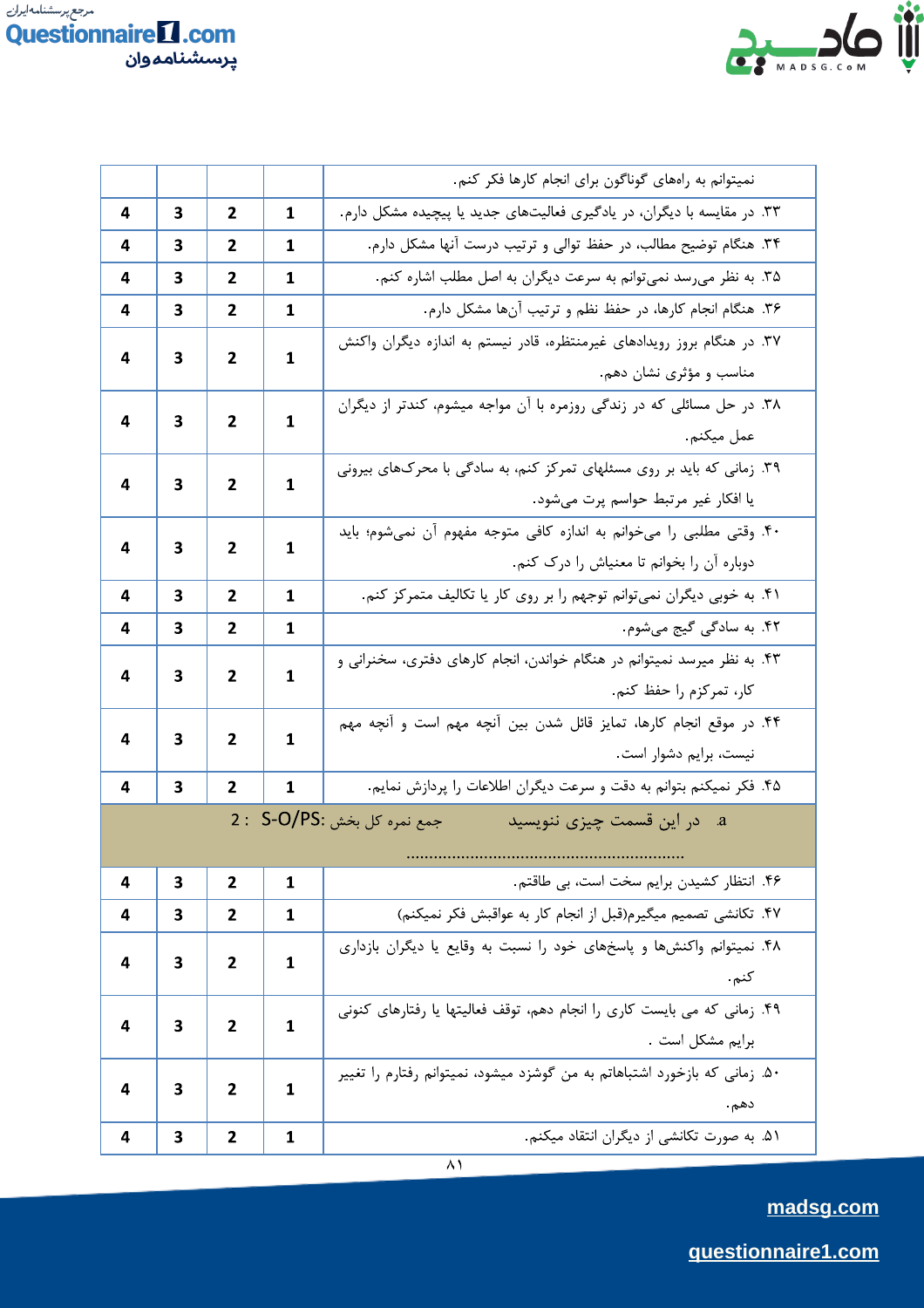

| 4                                                       | 3 | $\overline{2}$ | $\mathbf{1}$                                                                              | ۵۲. احتمال دارد کارهایی را بدون در نظر گرفتن پیآمدهایشان انجام دهم.                                                               |  |  |  |
|---------------------------------------------------------|---|----------------|-------------------------------------------------------------------------------------------|-----------------------------------------------------------------------------------------------------------------------------------|--|--|--|
| 4                                                       | 3 | $\overline{2}$ | 1                                                                                         | ۵۳. در لحظه آخر برنامهام را به خاطر یک تصمیم ناگهانی و تکانهای تغییر                                                              |  |  |  |
| 4                                                       | 3 | 2              | 1                                                                                         | ۵۴. قبل از این که نسبت به موقعیتها واکنش نشان دهم، رویدادهای مرتبط یا<br>تجارب شخصی گذشتهام را بررسی نمیکنم (بدون تفکر عمل میکنم) |  |  |  |
| 4                                                       | 3 | 2              | 1                                                                                         | ۵۵. نسبت به چیزهایی که میگویم یا انجام میدهم، آگاه نیستم.                                                                         |  |  |  |
| 4                                                       | 3 | 2              | 1                                                                                         | ۵۶. مشکل میتوانم نسبت به مسائلی که مرا تحت تأثیر قرار میدهند، واقعگرا<br>باشم.                                                    |  |  |  |
| 4                                                       | 3 | 2              | ۵۷. این که از زاویه دید دیگران به یک مشکل یا یک موقعیت نگاه کنم، برایم<br>1<br>دشوار است. |                                                                                                                                   |  |  |  |
| 4                                                       | 3 | 2              | 1                                                                                         | ۵۸. نمیتوانم قبل از انجام کاری، آن را بررسی کنم .                                                                                 |  |  |  |
| 4                                                       | 3 | 2              | 1                                                                                         | ۵۹. در پیروی از قوانین در یک موقعیت مشکل دارم.                                                                                    |  |  |  |
| 4                                                       | 3 | $\overline{2}$ | 1                                                                                         | .<br>۶۰. احتمال این که یک وسیله نقلیه موتوری را تندتر از بقیه برانم، زیاد<br>است(سرعت بسيار زياد)                                 |  |  |  |
| 4                                                       | 3 | 2              | 1                                                                                         | ۶۱. در موقعیتهای ناکام کننده، کم تحمل هستم.                                                                                       |  |  |  |
| 4                                                       | 3 | 2              | 1                                                                                         | .<br>۶۲. نمیتوانم به خوبی دیگران هیجاناتم را بازداری کنم.                                                                         |  |  |  |
| 4                                                       | 3 | $\mathbf{2}$   | 1                                                                                         | ۶۳. قبل از انجام یک کار، به آینده و این که این کار چه عواقبی ممکن است<br>داشته باشد، فكر نمي كنم(آينده نگرى نميكنم).              |  |  |  |
| 4                                                       | 3 | 2              | 1                                                                                         | ۶۴. نسبت به دیگران تمایل بیشتری به شرکت در فعالیتهای پرخطر دارم.                                                                  |  |  |  |
| a. در این قسمت چیزی ننویسید<br>جمع نمره كل بخش : 3: S-R |   |                |                                                                                           |                                                                                                                                   |  |  |  |
| 4                                                       | 3 | $\mathbf{2}$   | 1                                                                                         | ۶۵. معمولاً در کارهایم به دنبال میانبر میگردم و همه آنچه را که باید، انجام<br>نميدهم.                                             |  |  |  |
| 4                                                       | 3 | $\mathbf{2}$   | $\mathbf{1}$                                                                              | ۶۶. از انجام کارهای کسل کننده، شانه خالی میکنم.                                                                                   |  |  |  |
| 4                                                       | 3 | $\mathbf{2}$   | $\mathbf{1}$                                                                              | ۶۷. به اندازه دیگران یا به اندازه لازم برای انجام کارم تلاش و کوشش نمیکنم.                                                        |  |  |  |
| 4                                                       | 3 | $\mathbf{2}$   | 1                                                                                         | ۶۸. دیگران به من میگویند که تنبل یا بی انگیزه هستم.                                                                               |  |  |  |
| 4                                                       | 3 | 2              | $\mathbf{1}$                                                                              | ۶۹. در انجام کارهایم به کمک دیگران وابسته ام.                                                                                     |  |  |  |
| 4                                                       | 3 | $\mathbf{2}$   | 1                                                                                         | ٧٠. كارها بايد نفع آني برايم داشته باشند وكرنه آنها را انجام نميدهم.                                                              |  |  |  |
| 4                                                       | 3 | 2              | 1                                                                                         | ۷۱. زمانی که قرار است کاری انجام دهم، برایم مشکل است در مقابل اشتیاق<br>انجام یک کار سرگرم کننده یا جذابتر مقاومت کنم.            |  |  |  |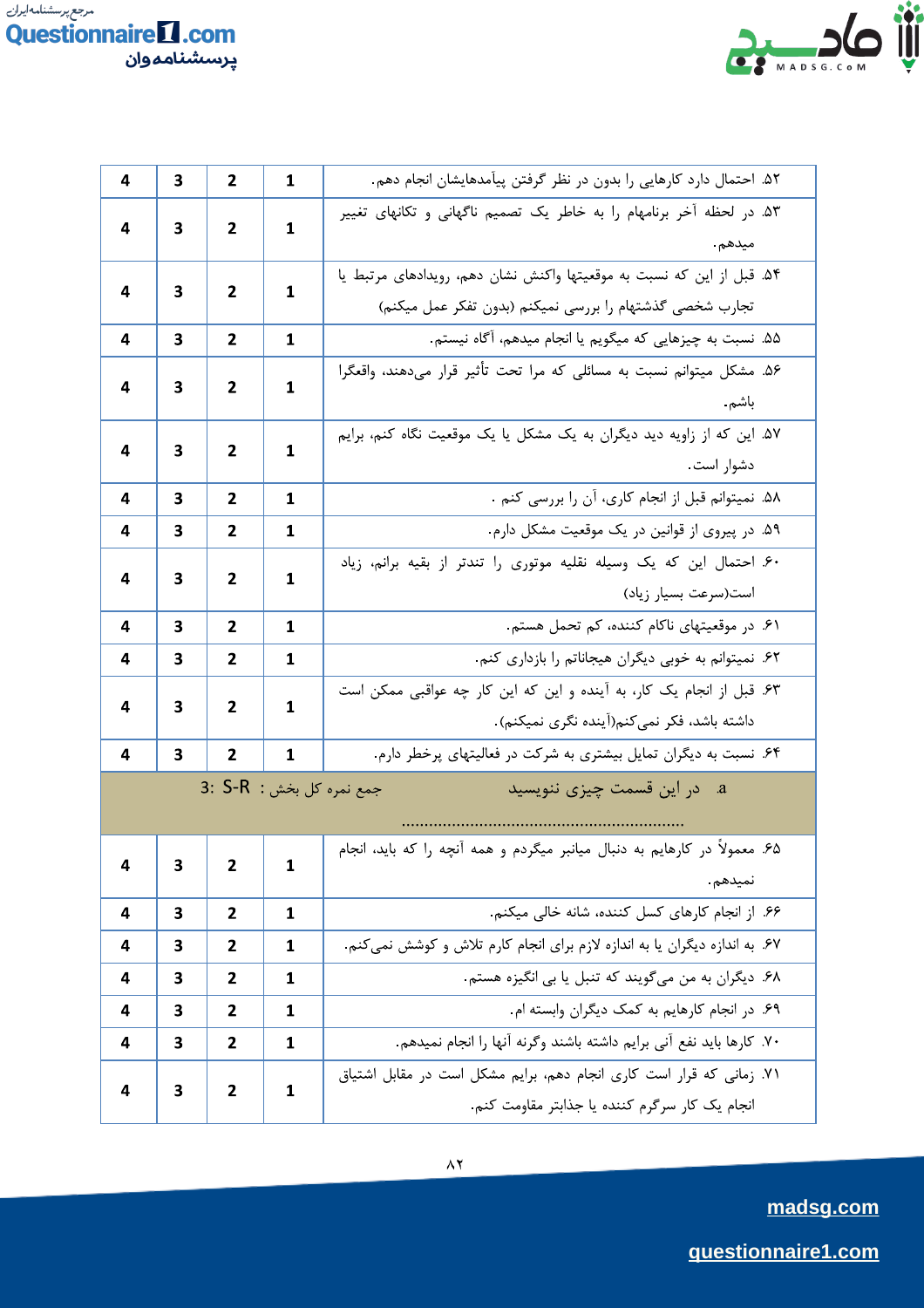



| 4 | 3 | $\overline{2}$ | 1                                                                                                                                                                                                                                                                                                                                                                                                                                                 | ۷۲. کمیت و کیفیت عملکرد شغلیام، با هم تناسب ندارند .                      |  |  |
|---|---|----------------|---------------------------------------------------------------------------------------------------------------------------------------------------------------------------------------------------------------------------------------------------------------------------------------------------------------------------------------------------------------------------------------------------------------------------------------------------|---------------------------------------------------------------------------|--|--|
| 4 | 3 | 2              | 1                                                                                                                                                                                                                                                                                                                                                                                                                                                 | ۷۳. بدون نظارت یا تکرار دستورالعملها، نمیتوانم به خوبی دیگران کار کنم.    |  |  |
| 4 | 3 | 2              | 1                                                                                                                                                                                                                                                                                                                                                                                                                                                 | ۷۴. نسبت به دیگران از اراده و قاطعیت کمتری برخوردارم.                     |  |  |
|   | 3 | 2              |                                                                                                                                                                                                                                                                                                                                                                                                                                                   | ۷۵. من نمیتوانم مانند دیگران، کارهای طولانی مدت و یا کارهایی که پاداش     |  |  |
| 4 |   |                | 1<br>فوري ندارند را انجام دهم.<br>مقاومت کنم حتی اگر آن کارها در دراز مدت برای من عواقب بدی داشته<br>1<br>باشند.<br>i. در این قسمت چیزی ننویسید<br>1<br>1<br>1<br>1<br>1<br>1<br>منطقى تر باشم.<br>1<br>نظر می رسد نمی توانم به چیزهای مثبت فکر کنم.<br>1<br>خوبي با ديگران كنار بيايم.<br>$\mathbf{1}$<br>$\mathbf{1}$<br>موقعیتی که مرا خیلی هیجانی میکند، برایم دشوار است.<br>$\mathbf{1}$<br>دهم.<br>$\mathbf{1}$<br>رویدادهای منفی نگاه کنم. |                                                                           |  |  |
|   |   |                |                                                                                                                                                                                                                                                                                                                                                                                                                                                   | ۷۶. من نمیتوانم در مقابل انجام کارهایی که پاداش فوری به دنبال دارند،      |  |  |
| 4 | 3 | $\mathbf{2}$   |                                                                                                                                                                                                                                                                                                                                                                                                                                                   |                                                                           |  |  |
|   |   |                |                                                                                                                                                                                                                                                                                                                                                                                                                                                   |                                                                           |  |  |
|   |   |                |                                                                                                                                                                                                                                                                                                                                                                                                                                                   |                                                                           |  |  |
|   |   |                |                                                                                                                                                                                                                                                                                                                                                                                                                                                   |                                                                           |  |  |
| 4 | З | 2              |                                                                                                                                                                                                                                                                                                                                                                                                                                                   | ۷۷. زود عصبانی و آشفته میشوم.                                             |  |  |
| 4 | з | 2              |                                                                                                                                                                                                                                                                                                                                                                                                                                                   | ٧٨. بيش از اندازه هيجان زده ميشوم.                                        |  |  |
| 4 | 3 | 2              |                                                                                                                                                                                                                                                                                                                                                                                                                                                   | ۷۹. به آسانی برانگیخته میشوم.                                             |  |  |
| 4 | 3 | 2              |                                                                                                                                                                                                                                                                                                                                                                                                                                                   | ٨٠. نميتوانم مانع بروز هيجانات شديد مثبت يا منفى خود شوم.                 |  |  |
| 4 | 3 | $\overline{2}$ |                                                                                                                                                                                                                                                                                                                                                                                                                                                   | ٨١. وقتى احساس ناراحتى شديد دارم، نميتوانم خودم را آرام كنم.              |  |  |
| 4 | 3 | 2              |                                                                                                                                                                                                                                                                                                                                                                                                                                                   | ۸۲. زمانی که هیجانی میشوم، به نظر میرسد نمیتوانم هیجاناتم را کنترل کرده و |  |  |
|   |   |                |                                                                                                                                                                                                                                                                                                                                                                                                                                                   |                                                                           |  |  |
| 4 | 3 | 2              | جمع نمره كل بخش S-M :: 4                                                                                                                                                                                                                                                                                                                                                                                                                          | ۸۳. وقتی از مسئله ای ناراحتم، تمام فکر و ذهنم مشغول آن مسئله می شود و به  |  |  |
|   |   |                |                                                                                                                                                                                                                                                                                                                                                                                                                                                   |                                                                           |  |  |
| 4 | 3 | $\mathbf{2}$   |                                                                                                                                                                                                                                                                                                                                                                                                                                                   |                                                                           |  |  |
|   |   |                | ۸۴. نمیتوانم هیجاناتم را کنترل کنم تا در رسیدن به اهدافم موفق شوم یا به<br>۸۶. اجتناب از مواجه با افرادی که از نظر هیجانی مرا ناراحت میکنند، یا ترک                                                                                                                                                                                                                                                                                               |                                                                           |  |  |
| 4 | 3 | $\overline{2}$ |                                                                                                                                                                                                                                                                                                                                                                                                                                                   | ٨۵. بیشتر از دیگران آشفته یا هیجانی باقی میمانم.                          |  |  |
| 4 | 3 | $\overline{2}$ |                                                                                                                                                                                                                                                                                                                                                                                                                                                   |                                                                           |  |  |
|   |   |                |                                                                                                                                                                                                                                                                                                                                                                                                                                                   |                                                                           |  |  |
| 4 | 3 | $\mathbf{2}$   |                                                                                                                                                                                                                                                                                                                                                                                                                                                   | ٨٧. وقتی ناراحت هستم، نمیتوانم هیجاناتم را به سمت چیزهای مثبت سوق         |  |  |
|   |   |                |                                                                                                                                                                                                                                                                                                                                                                                                                                                   |                                                                           |  |  |
| 4 | 3 | $\overline{2}$ |                                                                                                                                                                                                                                                                                                                                                                                                                                                   | ٨٨. نمی توانم یک رویداد ناراحت کننده را به طور عینی ارزیابی کنم.          |  |  |
|   |   | 2              | 1                                                                                                                                                                                                                                                                                                                                                                                                                                                 | ٨٩. زمانی که خیلی هیجانی میشوم، نمیتوانم از دیدگاههای مثبت تری به         |  |  |
| 4 | 3 |                |                                                                                                                                                                                                                                                                                                                                                                                                                                                   |                                                                           |  |  |
|   |   |                |                                                                                                                                                                                                                                                                                                                                                                                                                                                   |                                                                           |  |  |
|   |   |                |                                                                                                                                                                                                                                                                                                                                                                                                                                                   |                                                                           |  |  |